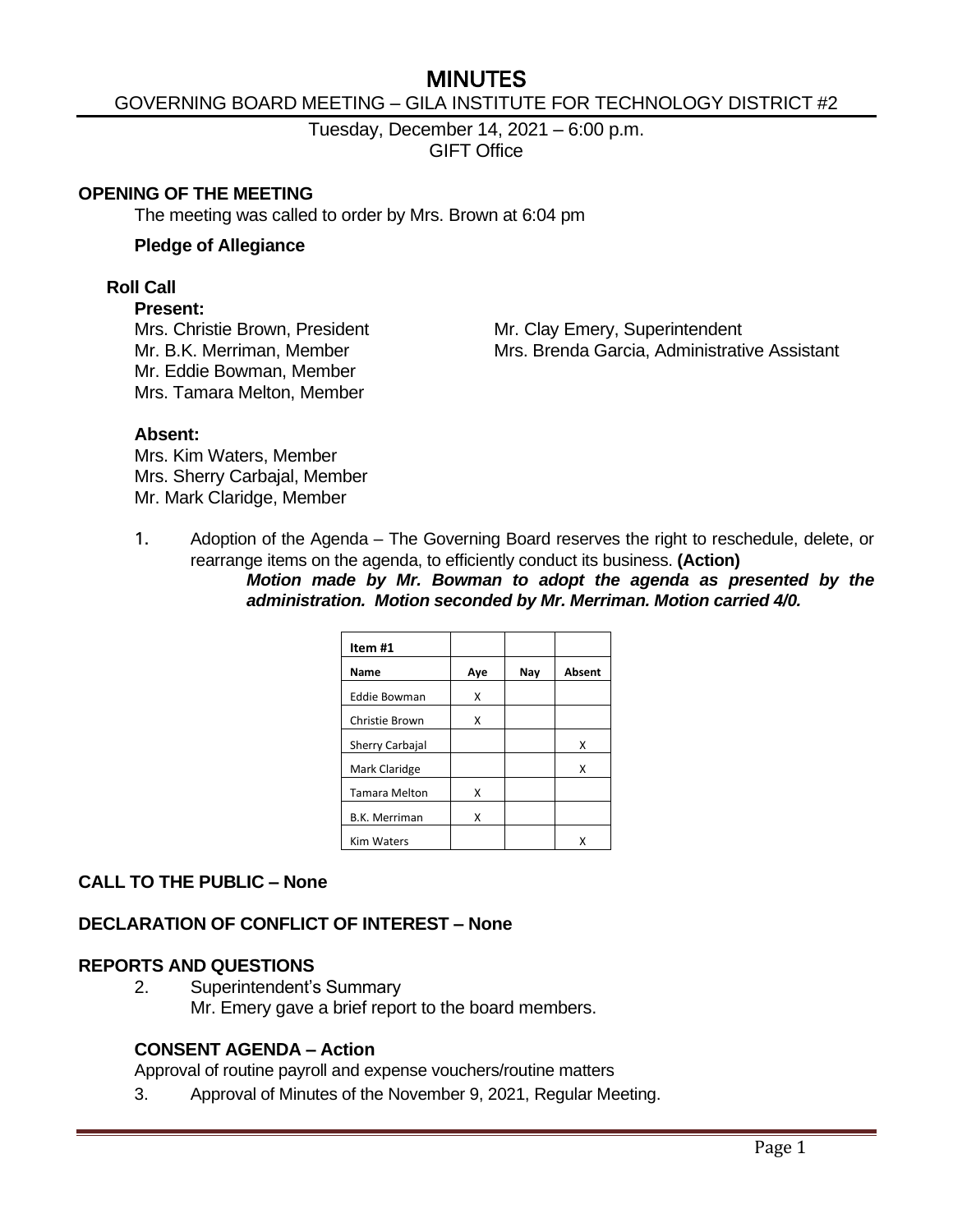Recommendation to approve/ratify financial matters**.**

- A. Payroll and expense vouchers.
- B. Cash balance reports.

*Motion made by Mr. Merriman to approve the consent agenda items as presented. Motion seconded by Mrs. Melton. Motion carried 4/0.*

| Item #3                |     |     |        |
|------------------------|-----|-----|--------|
| Name                   | Aye | Nav | Absent |
| <b>Eddie Bowman</b>    | x   |     |        |
| Christie Brown         | x   |     |        |
| <b>Sherry Carbajal</b> |     |     | x      |
| Mark Claridge          |     |     | x      |
| <b>Tamara Melton</b>   | x   |     |        |
| <b>B.K. Merriman</b>   | Χ   |     |        |
| <b>Kim Waters</b>      |     |     |        |

# **LEGAL/FINANCIAL**

## **New Business**

4. Approval of Policy, regulations, and exhibits, second reading*.*

*- GBGB-R – Staff Personal Security and Safety. GCH – Professional / Support Staff Orientation and Training, IMB – Teaching About Controversial / Sensitive Issues JLCB – Immunizations of Students Regulation, JLCB-R – Immunizations of Students. (Action)*  **Motion made by Mrs. Melton to approve policies, regulations, and exhibits. Motion seconded by Mr. Bowman. Motion carried 4/0.**

| Item #4              |     |     |        |
|----------------------|-----|-----|--------|
| Name                 | Ave | Nav | Absent |
| <b>Eddie Bowman</b>  | Χ   |     |        |
| Christie Brown       | x   |     |        |
| Sherry Carbajal      |     |     | x      |
| Mark Claridge        |     |     | х      |
| <b>Tamara Melton</b> | χ   |     |        |
| <b>B.K. Merriman</b> | x   |     |        |
| <b>Kim Waters</b>    |     |     |        |

5. Recess to executive session to discuss the Superintendent evaluation. **(Action) Motion made by Mr. Bowman to recess to executive session. Motion seconded by Mrs. Melton. Motion carried 4/0.**

| Item #5         |     |     |        |
|-----------------|-----|-----|--------|
| Name            | Ave | Nav | Absent |
| Eddie Bowman    | x   |     |        |
| Christie Brown  | x   |     |        |
| Sherry Carbajal |     |     | x      |
| Mark Claridge   |     |     |        |